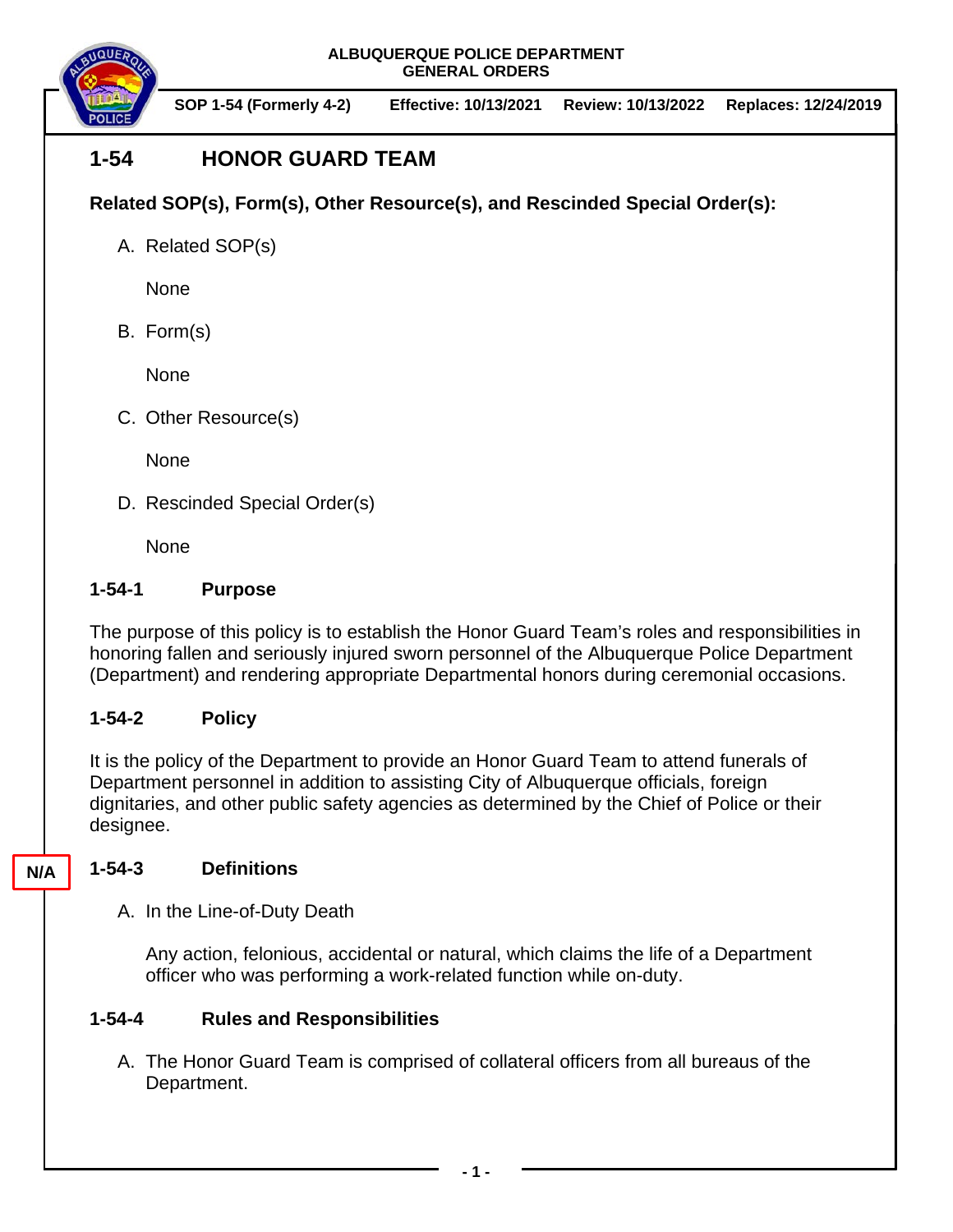

**SOP 1-54 (Formerly 4-2) Effective: 10/13/2021 Review: 10/13/2022 Replaces: 12/24/2019**

- 1. Honor Guard Team sworn personnel shall respond to scheduled Honor Guard requests from the Honor Guard Team Lieutenant on the designated platform within twenty-four (24) hours of receiving notification.
- 2. An Honor Guard Team officer may request in writing to the Honor Guard Team Lieutenant to be placed in an inactive status for up to one (1) year.
	- a. Failure to participate in events or respond to request may result in an Honor Guard Team officer being removed from the team.
- B. Honors for Officers Killed in the Line-of-Duty
	- 1. The Honor Guard Team shall render honors for officers killed in the line-of-duty upon request of the family. The honors include:
		- a. Guard duty;
		- b. Ceremonial flag folding and presentation;
		- c. 21-gun salute;
		- d. Taps; and
		- e. Bagpipes.
	- 2. The Honor Guard Team shall provide additional services to the family of a fallen officer, as deemed necessary by the Chief of Police.
- C. Honors Criteria
	- 1. The decedent must have died an honorable death.
		- a. Deaths suffered during the commission of a criminal act by or in collusion with the decedent are not considered an honorable death. This does not include minor violations of the motor vehicle code.
	- 2. The decedent must have served with the Department, another government employee, or the military.

#### D. The Honor Guard Team may assist with the following events:

- 1. Funerals for:
	- a. Retired officers;
	- b. First responders from outside agencies; and
	- c. Military; and
- 2. Presentation of colors.
- E. Department Request for the Honor Guard Team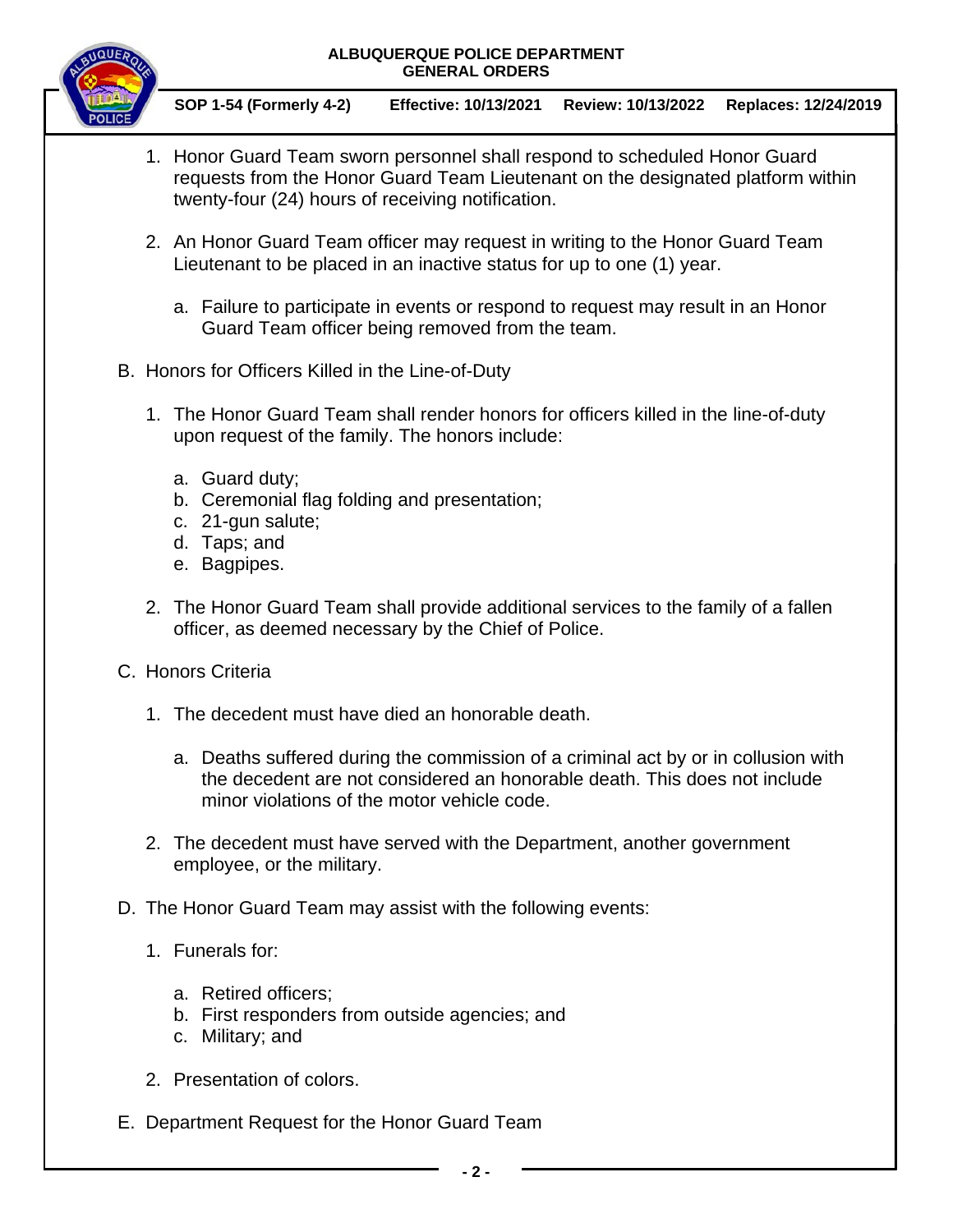

**SOP 1-54 (Formerly 4-2) Effective: 10/13/2021 Review: 10/13/2022 Replaces: 12/24/2019**

- 1. Department personnel who request the Honor Guard Team shall contact the Honor Guard Team Lieutenant and provide the following:
	- a. The reason for the request;
	- b. The date of the event;
	- c. The time of the event;
	- d. The location of the event; and
	- e. The point of contact for the event.
- 2. Upon receipt of this information, the Honor Guard Team Lieutenant shall respond to the requestor to obtain any additional information.
- F. Call-Out Procedures
	- 1. When an officer is killed or seriously injured, the Honor Guard Team Lieutenant shall be notified of the circumstances.
	- 2. The Honor Guard Team Lieutenant or their designee shall then make the appropriate arrangements for guarding the officer.
		- a. The Honor Guard Team Lieutenant or their designee shall be the point of contact for honors to be rendered to the officer.
	- 3. Sworn personnel who participate in guard duty for an in the line-of-duty death shall be in full honor guard uniform or full Class A uniform.
- G. Compensation
	- 1. Honor Guard Team sworn personnel may receive eight (8) hours of straight compensatory time per month when:
		- a. The officer has participated in a minimum of two (2) events;
		- b. The officer has participated in a minimum of one (1) event and one (1) training; or
		- c. The officer receives approval from the Honor Guard Team Lieutenant for participating in an Honor Guard Team function that exceeds the average time or responsibilities of scheduled events or training. This may include, but is not limited to:
			- i. Out of town funeral. For the purpose of this section, out of town is considered any location over thirty (30) miles from City of Albuquerque limits; or
			- ii. Extended memorial service (i.e., law enforcement memorial service).
	- 2. The duty supervisor(s) may receive eight (8) hours of straight compensatory time every two (2) weeks.
- **7** H. Training